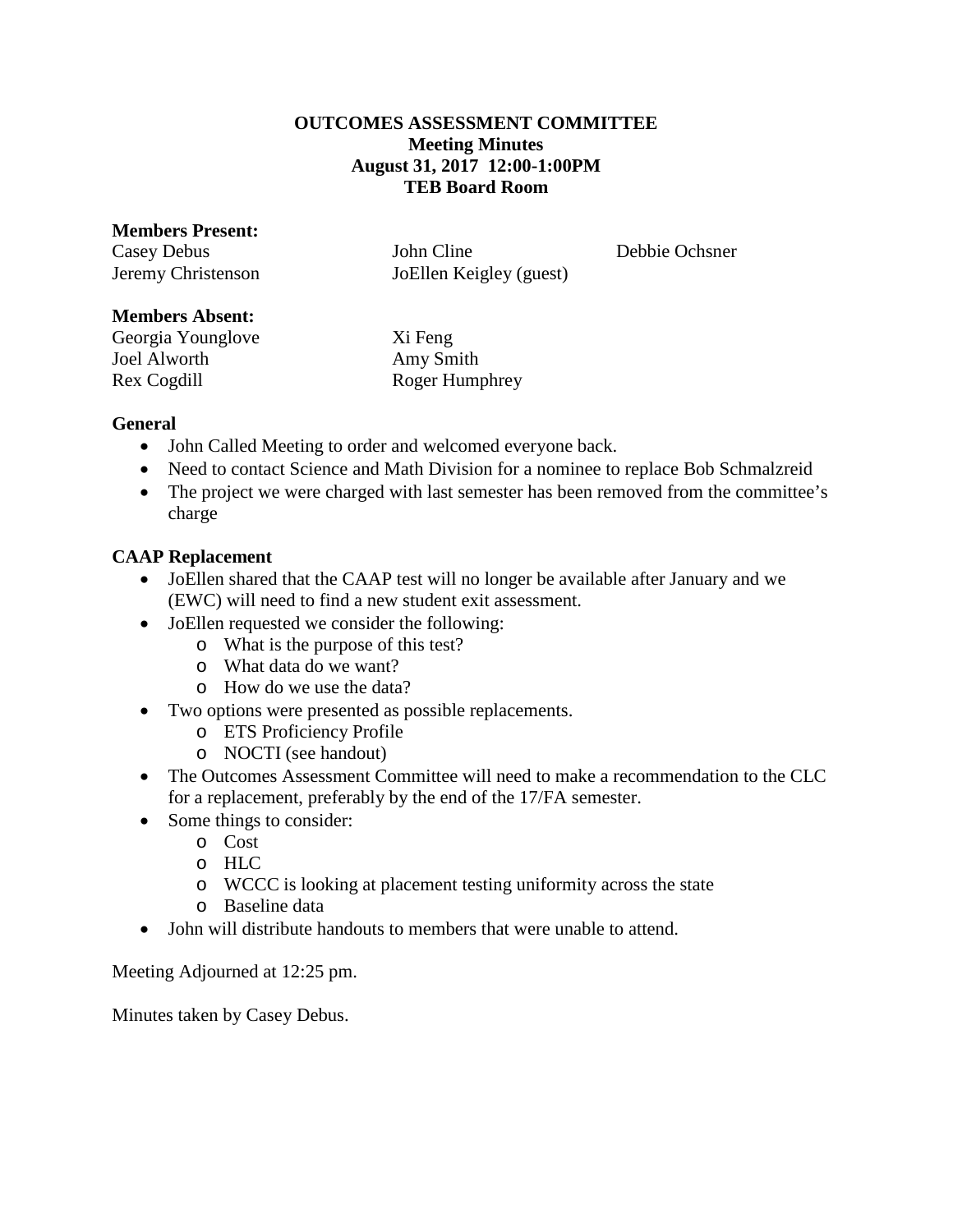### **OUTCOMES ASSESSMENT COMMITTEEE Meeting Minutes October 5, 2017 12:00-1:00PM TEB Board Room**

#### **Members Present:**

John Cline Amy Smith Xi Feng JoEllen Keigley (guest) Roger Humphrey

## **Members Absent:**

Georgia Younglove Joel Alworth Rex Cogdill Jeremy Christenson

## **Quorum was not met.**

## **No Approval of minutes**

## **JoEllen Keigley presented on Exit Exams**

- JoEllen contacted the other 6 Community Colleges within Wyoming to ask which brand of Exit Exams they use. How they are assessed. How they are given. What information is provided to the College.
	- o LCCC did not use any exit exam at this time
	- o CWC used ETS & SAILS (for information literacy)
	- o WWCC used ETS
- ETS can provide two versions of the Exit Exams
	- o Abbreviated version 1 hr -limited information return
	- $\circ$  Long version 2 hrs full information return
- PSI can provide exams regard job ready skills
- Either exam might work for EWC however we need to decide what information we need in return to assess ourselves

#### **Discussion**

- These questions were raised for further thought:
	- o Should we look at two different exams one for AA/AS degrees vs. an AAS degree
	- o Should EWC build the Exit Exams into the Capstone Classes?

## **All decisions were tabled.**

Meeting Adjourned at 1:00 pm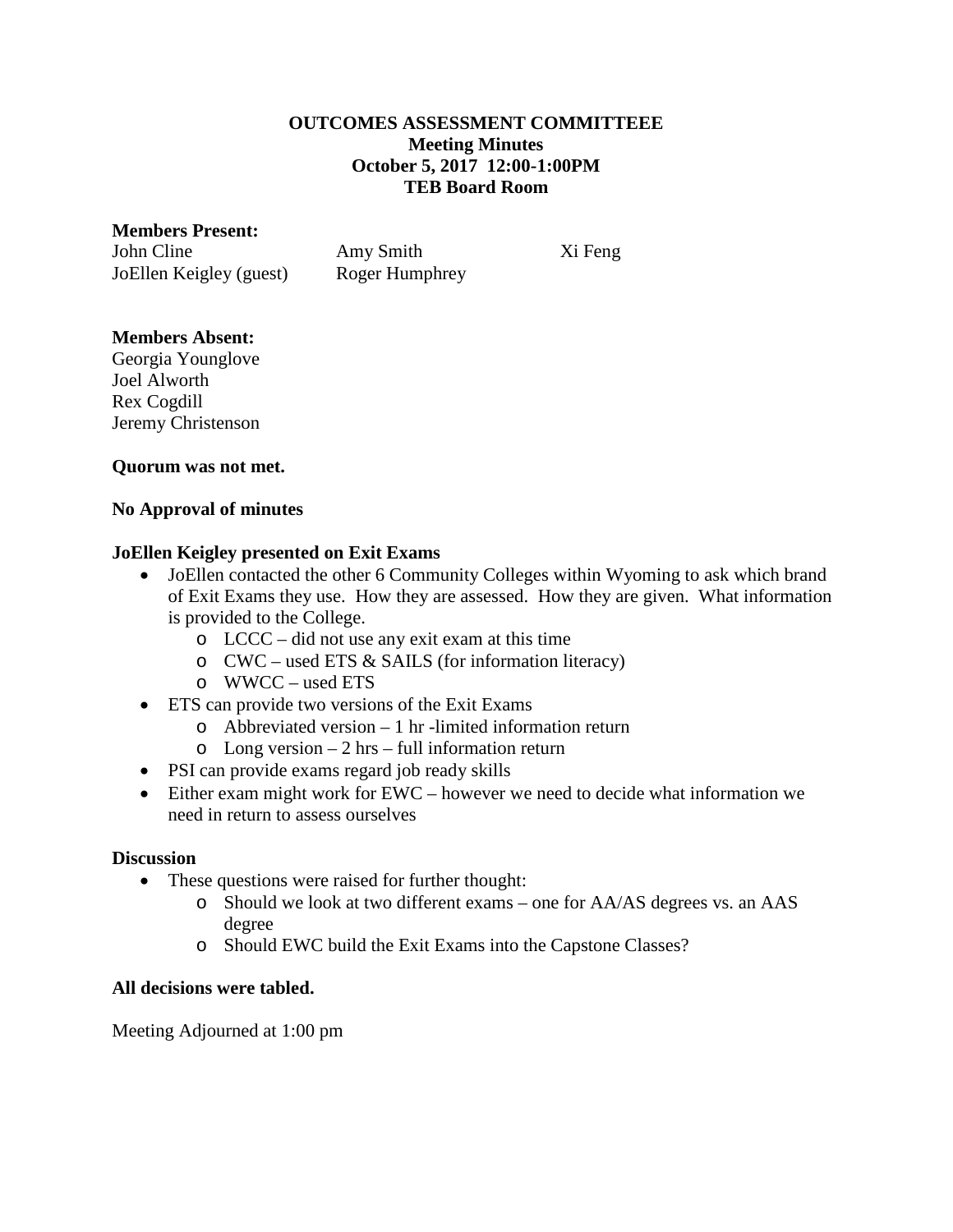#### **OUTCOMES ASSESSMENT COMMITTEEE Meeting Minutes December 7, 2017 12:00-1:00PM TEB Board Room**

#### **Members Present:**

Gwen Yung John Cline Xi Feng Christine Chesser Vicky Mayfield Amy Smith Casey Debus Roger Humphrey

# **Members Absent:**

Debbie Ochsner

## **Minutes were approved from 8/31/17 No minutes brought forth from 10/5/17, as Quorum was not met**

## **JoEllen Keigley presented on Exit Exams**

- JoEllen presented on Exit Exams
- Discussion was held on whether or not the exams should be proctored or not? Whether a secured browser was needed, and if EWC was going to limit the test window, as had been done in the past.
- Outcomes Assessment will make the following recommendation to CLC regarding the Exams:
	- o Short term: the exam will still be proctored, and EWC will still limit the window for exams to be taken. The window will be two weeks.
	- o Incorporate the Exit Exam into the Capstone course for each program.
	- o Make all changes by August 2018 for implementation in Spring 2019
	- o Ask CLC to investigate uniformity on all Capstone courses including the Exit Exams
	- o Motion Carried

Meeting Adjourned at 1:00 pm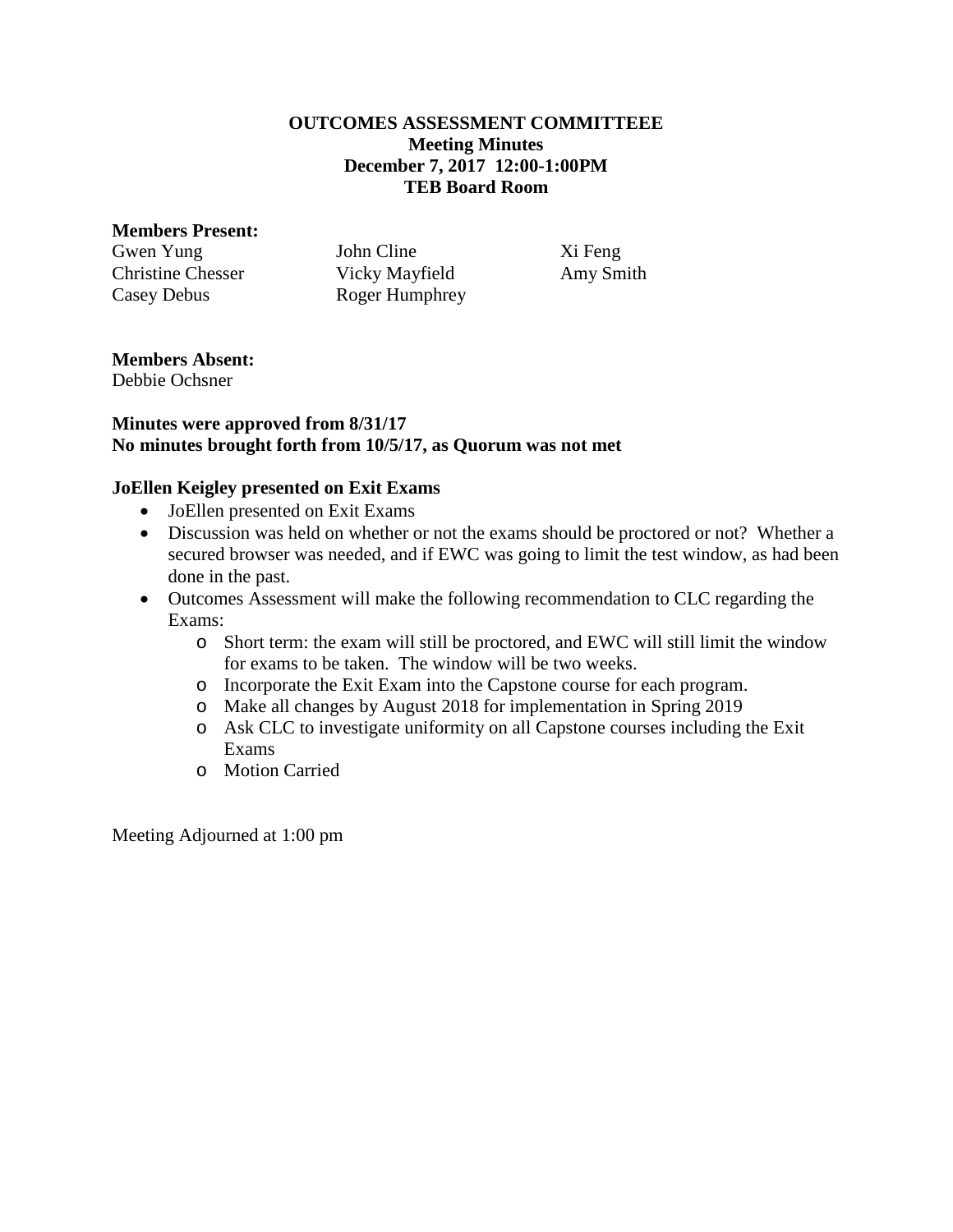## **OUTCOMES ASSESSMENT COMMITTEEE Meeting Minutes April 11, 2018 12:00-1:00PM TEB Board Room**

### **Members Present:**

Roger Humphrey Casey Debus John Cline Xi Feng Gwen Yung Debbie Ochsner Vicky Mayfield Christine Chesser Amy Smith

# **Members Absent:**

# **Minutes were approved from 12/7/17**

# **HLC Visit**

- Roger reported that EWC is in line for the ten year review from the Higher Learning Commission.
- Our site visit will happen in Fall 2020 or Spring 2021.
- EWC must provide documentation through Spring 2020
- Criterion to consider:
	- o #3 Teaching and Learning
	- o #4 Assessment
		- $\blacksquare$  4b What do we do with data we collect?
		- 4b Policies, plans, processes
		- $\blacksquare$  4b How do we assess these two criteria?

# **Assessment Plan, Reviews and CAT's**

- What did we learn & how did we respond
- EWC is on a 3 year Program Review rotation

## **Systemic vs. Systematic Approach**

- 4b Criteria use of data, are we using our data
- General Education AAS are slipping through cracks
- Are we assessing all programs equally
- Should we change our Capstones?
- Assessment Academy June in Chicago. Would like to send a group of committee members to attend.
- All of our information needs to be transparent, available and easily accessible

## **List of Goals 2018-2019**

- Re-evaluate our program assessments
	- o Missing summer grads
	- o Do we need a new form?
- Assess Capstone courses consistent across programs